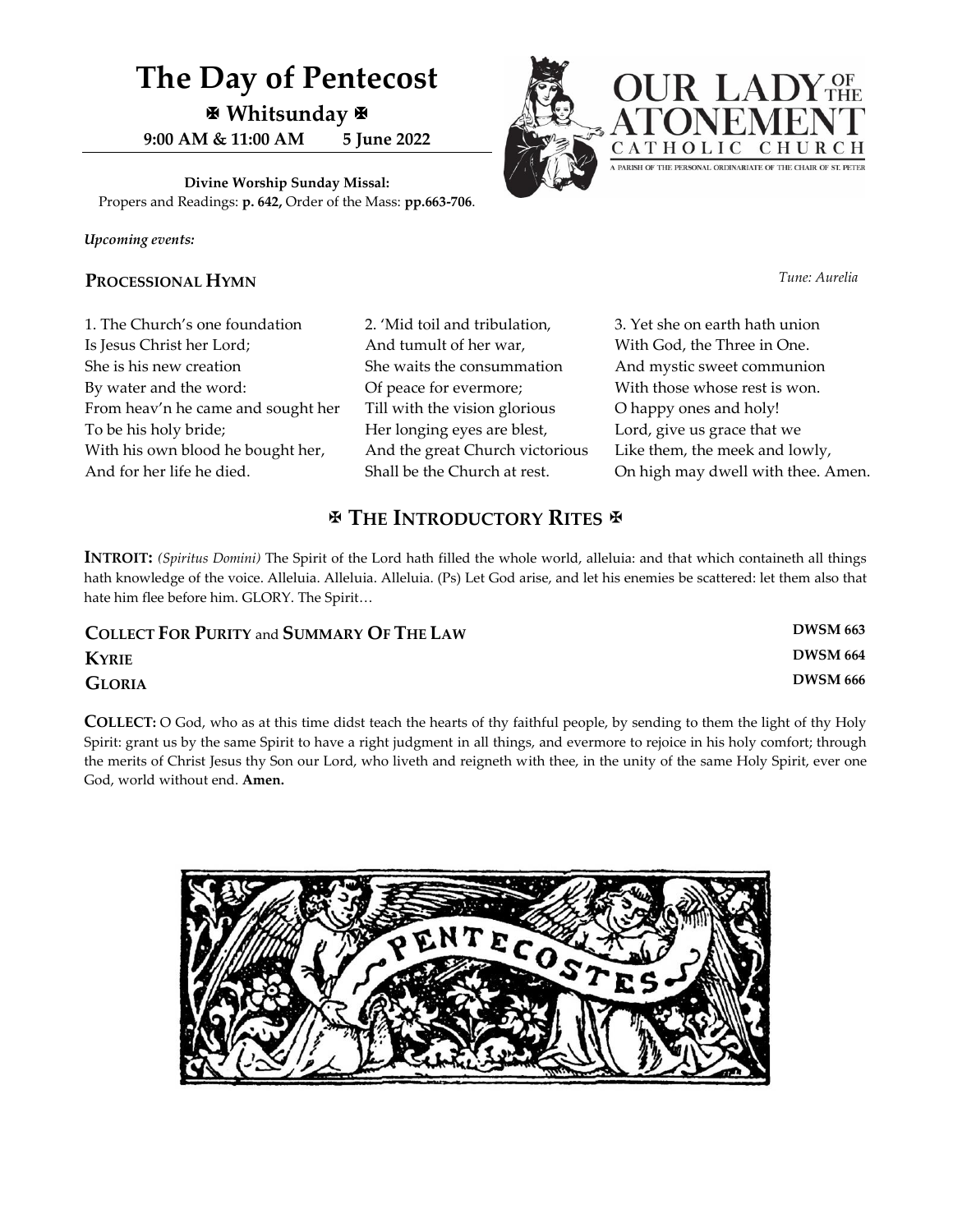## **THE LITURGY OF THE WORD**

**LESSON:** *"They were all filled with the Holy Spirit and began to speak in other tongues." Acts 2:1-11*

**PSALM** *Psalm 104:1ab and 24ac, 29bc-30, 31 and 34*



All Cantor vj. LE-LU-IA. Al-le-lu- ia.

**GOSPEL ACCLAMATION:** Alleluia. **Alleluia.** (Ps) O send forth thy Spirit, and they shall be made: and thou shalt renew the face of the earth. **Alleluia.** Come, Holy Ghost, [Here genuflect] and fill the hearts of thy faithful people: and kindle in them the fire of thy love.

*The Sequence* Veni, Sancte Spiritus *is sung.*

**GOSPEL**: *"The Holy Spirit will teach you all things." John 14:15-16,23b-26*

#### **HOMILY NICENE CREED DWSM 668 PRAYERS OF THE PEOPLE** and **PENITENTIAL RITE DWSM 669**

## **THE LITURGY OF THE EUCHARIST**

**OFFERTORY ANTIPHON:** *(Confirma hoc)* Stablish the thing, O God, that thou hast wrought in us, for thy temple's sake at Jerusalem: so shall kings bring presents unto thee. Alleluia.

**OFFERTORY ANTHEM** *The congregation is seated for the anthem.* 

**PRAYER OVER THE OFFERINGS:** Sanctify, O Lord, we beseech thee, these oblations: that being enlightened by the beams of thy Holy Spirit, our hearts may be purified from all evil; through Jesus Christ our Lord. **Amen.**

| <b>PREFACE DIALOGUE</b> | <b>DWSM 676</b> |
|-------------------------|-----------------|
| <b>SANCTUS</b>          | <b>DWSM 676</b> |
| THE EUCHARISTIC PRAYER  | <b>DWSM 689</b> |
| <b>MYSTERY OF FAITH</b> | <b>DWSM 693</b> |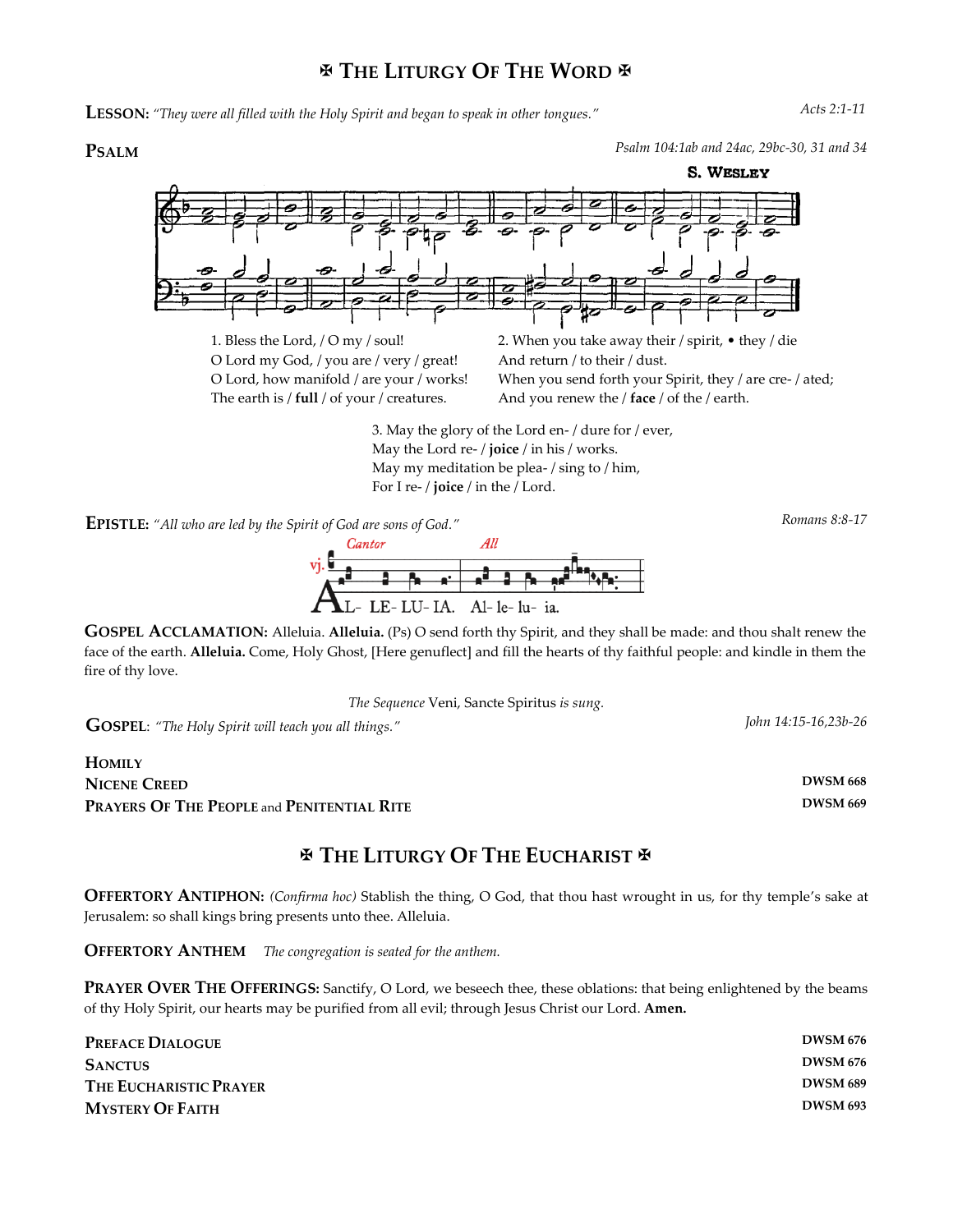#### **OUR FATHER DWSM 700 THE PEACE DWSM 701 AGNUS DEI DWSM 701 PRAYER OF HUMBLE ACCESS DWSM 702**

51

#### **COMMUNION**

**ANTIPHON:** *(Factus est repente)* Suddenly there came a sound from heaven as of a rushing mighty wind, and it filled all the house where they were sitting: and they were all filled with the Holy Ghost, and began to speak the wonderful works of God. Alleluia. Alleluia.

#### **COMMUNION HYMN**

**POSTCOMMUNION:** We humbly beseech thee, O Lord: that thou wouldest send down upon our hearts the healthful Spirit of thy grace; and, that we may bring forth fruit unto thee, pour upon us the inward dew of his blessing; through Jesus Christ our Lord. **Amen.**

#### **BLESSING** and **DISMISSAL,** followed by

## **THE LAST GOSPEL**

#### V. The Lord be with you. **R. And with thy spirit.**

 $\mathbf{\Psi}$  The beginning of the Holy Gospel according to John. **R. Glory be to thee, O Lord.**

IN THE BEGINNING was the Word, and the Word was with God, and the Word was God. The same was in the beginning with God. All things were made

# Come, Thou Holy Spirit, Come



FROM THE SEQUENCE FOR PENTECOST SUNDAY

VENI, SANCTE SPIRITUS; ATTR. TO STEPHEN LANGTON, 1160-1228 TR. BY EDWARD CASWALL, 1814-1878

by him; and without him was not any thing made that was made. In him was life; and the life was the light of men. And the light shineth in darkness; and the darkness comprehended it not. There was a man sent from God, whose name was John. The same came for a witness, to bear witness of the light, that all men through him might believe. He was not that light, but was sent to bear witness of that light. That was the true light, which lightest every man that cometh into the world. He was in the world, and the world was made by him, and the world knew him not. He came unto his own, and his own received him not.